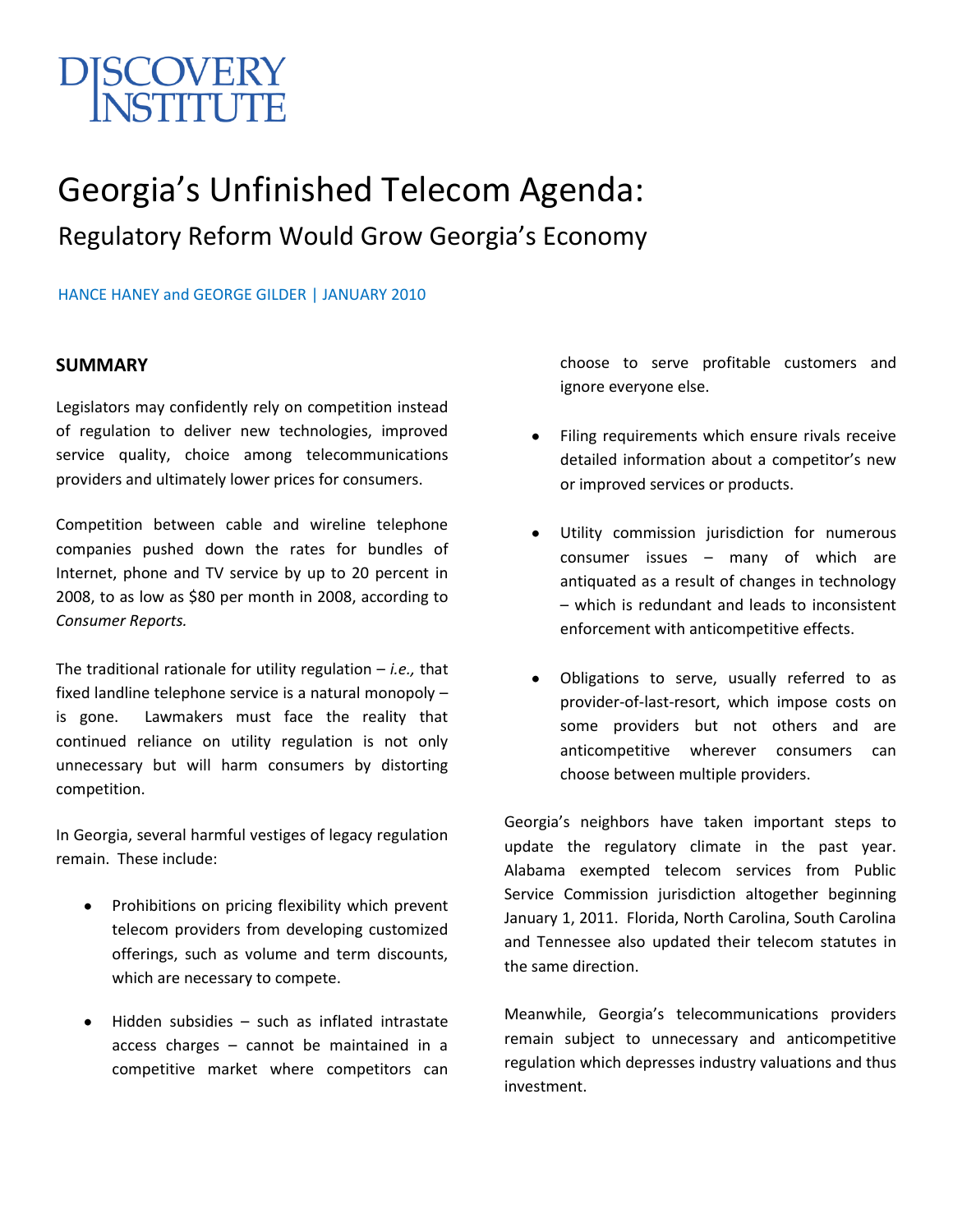Even when pursued in the name of "competition," legacy regulation restricts service strategy flexibility and creativity needed for real competition in the Internet age. By delaying regulatory reform, legislators will limit customer choice, increase prices, and cripple the broadband expansion necessary to economic growth and technological progress.

This is a moment of truth for Georgia. By removing the statewide cobwebs of regulations that afflict telecom, they can open up new technological opportunities and economic efficiencies that promise a direct private market economic stimulus of at least \$3.3 billion over the next five years in the form of lower prices for voice services, plus an additional \$3.9 billion in economic impact annually from increased broadband availability and use – including over 70,000 new jobs per year by one estimate.

By simple reforms of outdated laws, Georgia can ignite a new spiral of innovation and revival based on new technologies and services tapping into new worldwide webs of glass and light and air.

# **COMPETITION RULES THE MARKET**

As we previously observed in a paper assessing the state of competition and need for regulatory reform in Illinois, Indiana, Ohio, Michigan and Wisconsin, and in a subsequent paper addressing Alabama, Florida, Georgia, Kentucky, Louisiana, Mississippi, North Carolina, South Carolina and Tennessee, competition in the telecommunications industry got off to a slow start following enactment of the federal Telecommunications Act of 1996 but began to grow rapidly in 2004 as a result of changes in the "pro-competition" policies implemented by regulators. $1$  Today, incumbent telecommunications providers are facing significant competitive pressure from Voice over Internet Protocol (VoIP) providers, from cable operators, from wireless providers and from other certificated wireline providers.

The local providers' share of some markets is already approaching 50 percent or less. The FCC has provided regulatory relief for local services in Omaha<sup>2</sup> and Anchorage.<sup>3</sup> However, it declined to deregulate local services in Boston, New York, Philadelphia, Pittsburgh, Providence and Virginia Beach<sup>4</sup> and in Denver, Minneapolis-St.Paul, Phoenix and Seattle. $5$  where opposition from noncable- and nonwirelesscompetitors who lease facilities from Verizon and Qwest was vociferous. But in June, the U.S. Court of Appeals for the D.C. Circuit vacated the Verizon decision because the FCC departed from precedent by relying solely on actual, and not potential, marketplace competition.<sup>6</sup>

Professor Alfred E. Kahn, a former chairman of the New York Public Service Commission and top official in the Carter administration, says:

> *The industry is obviously no longer a natural monopoly, and wherever there is effective competition—typically and most powerfully, between competing platforms—land-line telephony, cable and wireless—regulation of the historical variety is both unnecessary and likely to be anticompetitive—in particular, to discourage the heavy investment in both the development and competitive offerings of new platforms, and to increase the capacity of the Internet to handle the likely astronomical increase in demands on it for such uses as online medical diagnoses and gaming.<sup>7</sup>*

#### *Cable phone service*

Cable phone services – primarily utilizing VoIP technology – was available to approximately 84 percent of U.S. cable-passed households nationwide at the end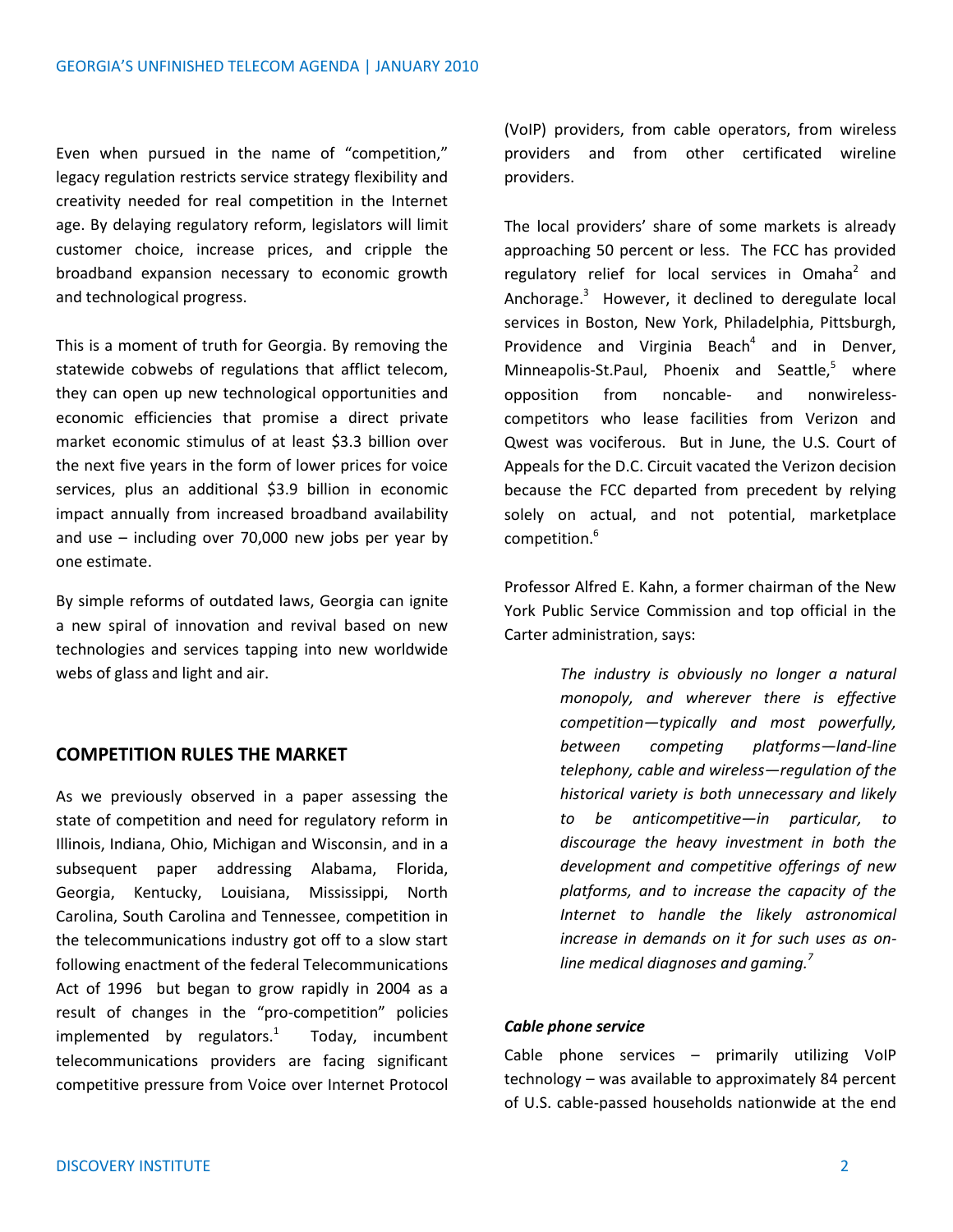of 2008, according to research cited by economist Jeff Eisenach.<sup>8</sup> He further notes that cable telephony was available in rural study areas which account for 87 percent of the rural population.<sup>9</sup>

Several of the top cable companies with a Georgia presence report higher national average percentages of homes passed within their service territories.

# **Charter Communications**

Charter reports that 87.3 percent of the homes passed by its video cable services are also passed by its telephone services.<sup>10</sup>

Charter serves the cities of: Athens, Bremen, Buford, Carrollton, Cedartown, Cohutta, Colbert, Columbus? Comer, Dalton, Danielsville, Dublin, Duluth, East Dublin, Hull, Flowery Branch, Gainesville, LaGrange, Lanette, Lula, Manchester, Milledgeville, Newnan, Oakwood, Ringgold, Rocky Face, Smyrna, Stockbridge, Thomaston, Tunnel Hill, Valdosta, Varnell, Villa Rica and Winterville.

#### **Comcast**

Digital phone services are available to approximately 92 percent of homes in areas served by Comcast. $^{11}$  The company recently became the third largest phone services provider in the U.S. $^{12}$ 

Comcast serves the cities of: Adrian, Ailey, Alamo, metro Atlanta, Argyle, Augusta, Bellville, Blythe, Brunswick, Calhoun, Carrollton, Cartersville, Chichamauga, Claxton, Daisy, Dallas, Fort Oglethorpe, Glennwood, Glenville, Hagan, Hiram, Homerville, Hephzibah, Jasper, Lafayette, Lookout Mountain, Madison, Metter, Millen, Montezuma, Mt. Vernon, Mt. Zion, Oglethorpe, Plainville, Quitman, Resaca, Rome, Rossville, Soperton, Sylvania, Tallapoosa, Twin City, Villa Rica, Waco, Warrenton, Waynesboro, Whitesburg and Wrightsville.

Comcast also serves Brooks County, Candler County, Carroll County, Clinche County, Emanual County, Evans County, Floyd County, Gordon County, Glynn County, Hamilton County, Haralson County, Johnson County, Macon County, Madison County, Montgomery County, Paulding County, Tattnall County, Treutlen County and Wheeler County.

#### **Cox**

Digital telephone service was available in all Cox markets in  $2006.<sup>13</sup>$  Cox serves Macon and Warner Robins.

#### **Mediacom**

Phone services are now available across 92 percent of Mediacom's 2.8 million homes nationwide, and beginning in March 2009, the company launched across much of its footprint a multi-line phone product as part of its suite of business services.<sup>14</sup>

Mediacom serves the cities of: Albany, Americus, Ashburn, Bainbridge, Cairo, Camilla, Cecil, Columbus, Cordele, Dawson, Donalsonville, Eastman, Ellaville, Hahira, Lakeland, Leesburg, Moultrie, Nashville, Omega, Pearson, Ray City, Remerton, Sandersville, Swainsboro, Thomasville, Tifton, Valdosta, Vienna and Willacoochee. The company also serves Harris County and Muscogee County.

#### **Time Warner**

Nearly all of the homes and small- and medium-sized businesses Time Warner passes had the option to subscribe to the company's digital phone services as of December 31, 2008.<sup>15</sup> Time Warner serves Fort Benning.

Competitive local exchange carriers – a category dominated by cable operators providing competitive voice services, but also including other VoIP and wireline providers – are serving customers in 88 percent of Georgia's zip codes, according to the FCC.<sup>16</sup> There are four or more CLECs in 65 percent of Georgia's zip codes.<sup>17</sup> Nationwide, there was at least one CLEC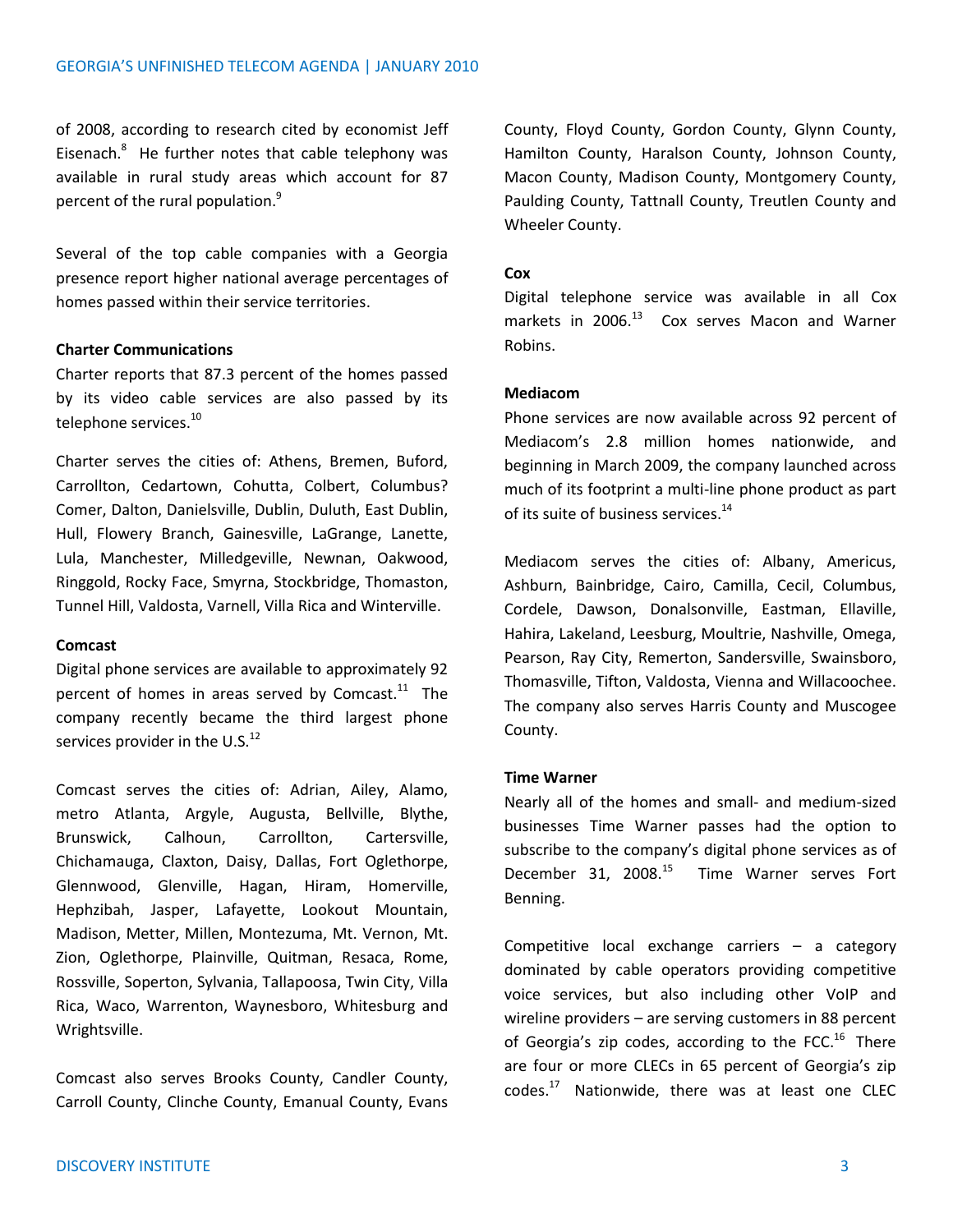serving customers in 82 percent of zip codes, and about 97 percent of households resided in those zip codes. $^{18}$ The FCC recently required providers to report service availability in individual Census Tracts as opposed to zip codes, and this data will be available soon. $^{19}$ 

Meanwhile, competition has pushed down the rates for bundles of Internet, phone and TV service by up to 20 percent in 2008, to as low as \$80 per month, according to *Consumer Reports.*<sup>20</sup>

One study estimates that the market potential for cable voice service over the next 15 years to be 38.8 million residential and 1.6 million small business subscribers.<sup>21</sup> The study also projects consumer benefits of \$17.2 billion over five years based on an estimated cost savings of \$11.70 per residential subscription per month<sup>22</sup> and \$811 million in savings to small businesses over the same period (\$19.70 per customer per month).<sup>23</sup> Aside from these direct savings to customers who sign up for cable phone service, the customers who stick with incumbent local exchange carriers (LECs) typically also see lower bills because the incumbents have to lower their prices to retain customers. The study claims that the combined savings to consumers and small businesses equals \$111 billion over five years.<sup>24</sup> This equals \$3.3 billion in Georgia.<sup>25</sup>

#### **Rapid Growth Projected in Competitive Services** (Million Households, 2012 est.)



Sources: NCTA, FCC, CDC, SNL Kagan

#### *Wireless*

Approximately 99.6 percent of the total U.S. population – and approximately 98.5 percent of the U.S. population living in rural census blocks – have one or more different operators offering mobile telephone service in the census blocks in which they live, according to the FCC. $^{26}$ 

More than 95 percent of the U.S. population lives in census blocks with at least three mobile telephone operators competing to offer service, and more than 60 percent of the population lives in census blocks with at least five competing operators.<sup>27</sup>

There were 255.3 million cellphones and only 154.6 million landline phones in service in mid-2008.<sup>28</sup>

A growing number of cellphone customers are "wireless-only" or "mostly-wireless." Almost one-third of the nation's households fell into one of these two categories in the first half of 2008, according to a study conducted by the Centers for Disease Control of the U.S. Department of Health and Human Services.<sup>29</sup>

More than one of every five American homes (20.2%) had only wireless telephones.<sup>30</sup> Adults living in the South (21.3 percent) were more likely than adults living in any other region to be living in households with only wireless telephones.<sup>31</sup>

In addition, one of every seven American homes (14.5%) received all or almost all calls on wireless telephones, despite having a landline telephone in the home $^{32}$ 

One analysis projects that by the year 2012 there will be 26 million households who opt for wireless-only phone connections and another 31.4 million cable VoIP subscribers, which would leave local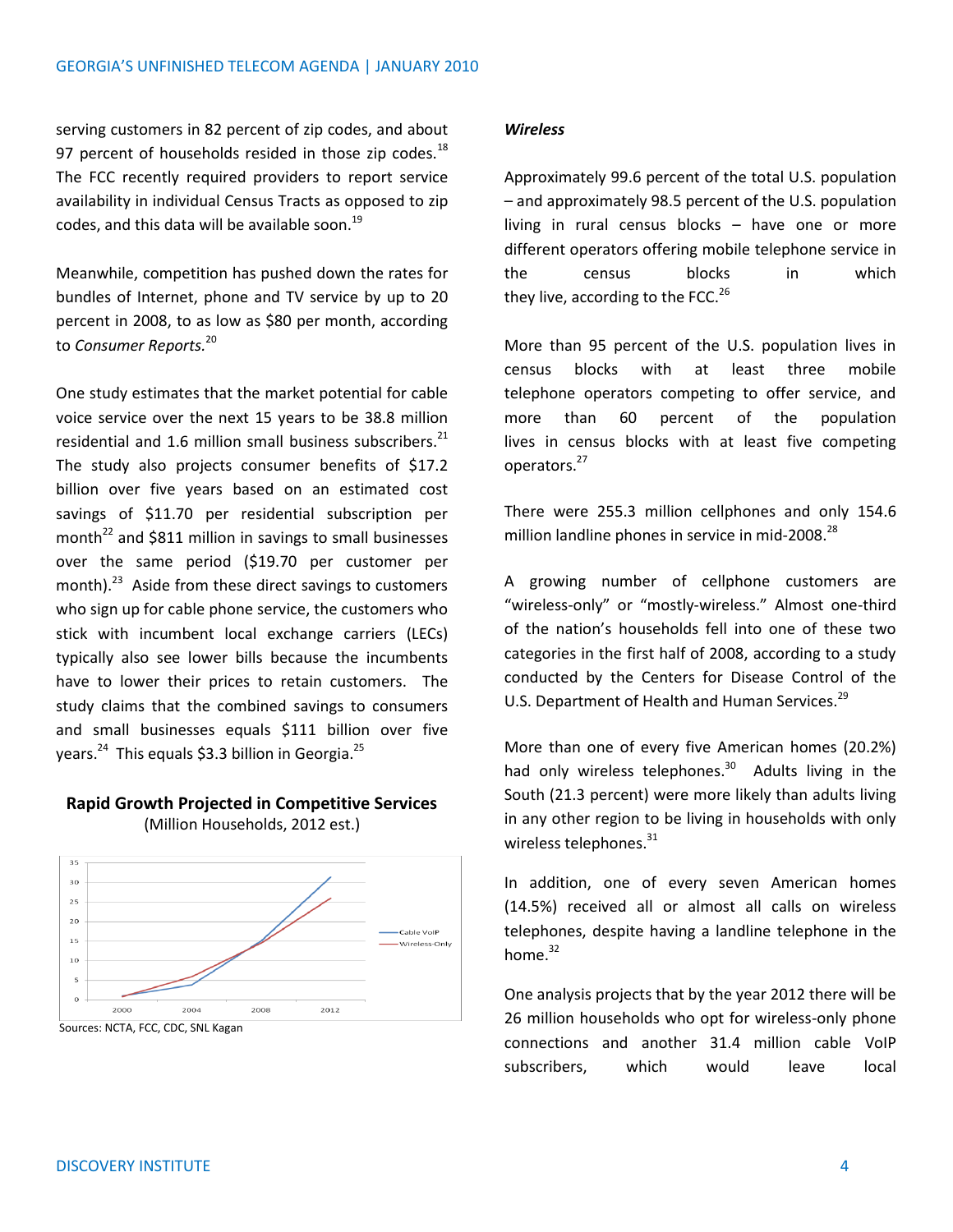telecommunications providers collectively with a 51 percent market share nationally.<sup>33</sup>

The *Economist* recently predicted that if consumers discontinue landline telephone service at the current rate, "the last cord will be cut sometime in 2025."<sup>34</sup>

Verizon is giving up on the landline business, according to the *New York Times*. 35 Verizon is aiming to convert most of its landline operation to an unregulated fiberbased network capable of leveraging the decentralized structure of the unregulated Internet to cut costs sharply – which could include eliminating central offices, call centers and garages.<sup>36</sup>

There is no plausible basis to claim that incumbent landline providers are dominant entities requiring close government scrutiny. However, we predict a vocal few will continue to demand traditional utility regulation because they have a vested interest in the status quo.

# **INVESTMENT AND JOBS**

The main reason policymakers should undertake regulatory reform is to attract new investment to the telecom sector so consumers can receive the services they want at competitive prices. New investment in telecom is necessary to deliver this result, and the states that attract it will also reap the added rewards of job creation and economic growth.

Experts foresee the need for continuing massive investment by network operators. It could cost more than \$350 billion to achieve universal access to the fastest broadband speeds, according to the staff of the Federal Communications Commission.<sup>37</sup>

Another analysis, by Bret Swanson and George Gilder, concludes that the U.S. Internet of 2015 will be at least 50 times larger than it was in 2006 in order to accommodate the transition from text and low-resolution graphics to visually rich, interactive, high-resolution images. $38$  They estimate that total new network investments – to expand bandwidth, storage, and traffic management capabilities in core, edge, metro, and access networks – will exceed \$100 billion by 2012.

Every \$5 billion invested in broadband infrastructure would directly create 100,000 new jobs in the telecommunications and information technology industries in the year in which the spending occurs, according to President Larry Cohen of the Communications Workers of America.<sup>39</sup>

A study by the Brookings Institution found that 300,000 private non‐farm jobs are created throughout the entire economy for every one percentage point increase in broadband penetration.<sup>40</sup> The authors call broadband "an important basic infrastructure that is expected to produce spillover and wide-reaching benefits across the economy."

One study estimates that just a 7 percent increase in broadband adoption nationwide – similar to the higher household broadband adoption in Kentucky versus national growth that was achieved by addressing local supply and demand issues – would lead to the creation of 2.4 million new jobs per year – including 71,059 jobs in Georgia.<sup>41</sup>

Regulatory reform will improve the ability of telecommunications providers to offer more competitive services and maintain stock valuations necessary to attract sufficient investment capital for broadband expansion.

Investors funded wireless expansion by the incumbent telecommunications providers on the strength of their landline business, and now telecommunications providers require competitive market returns from both their wireline and wireless operations so investors will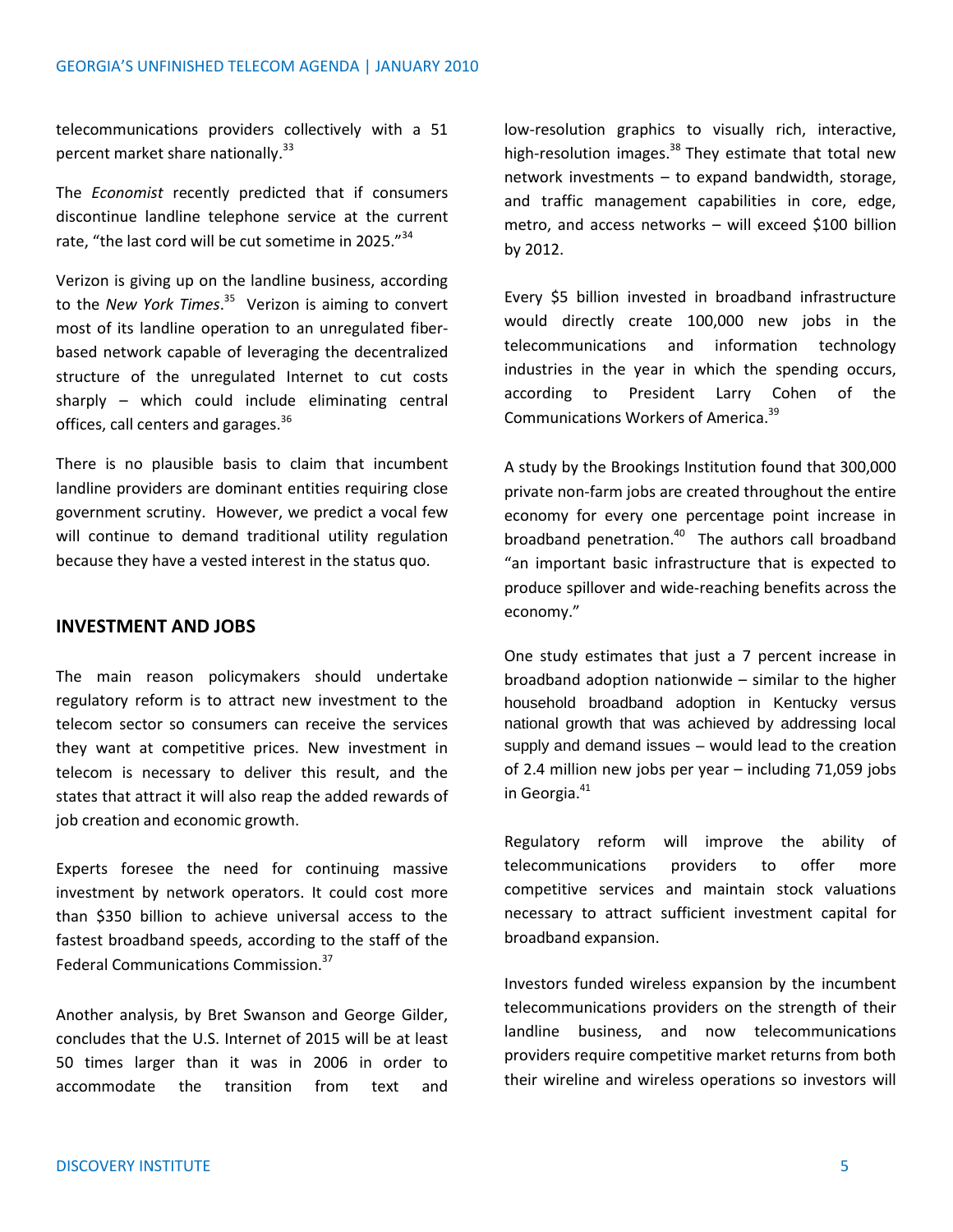back their broadband expansion. Investors will back broadband if they perceive it has the potential to make money, not be forced to subsidize local services.





Sources: FCC, SNL Kagan

The widespread availability of competitive alternatives to landline phone service limit the ability of incumbent telecommunications providers to dictate rates or terms or otherwise injure consumers, because most of their customers now have a choice of providers. Comprehensive regulation isn't needed to protect consumers today, and will actually do more harm than good by limiting the ability of incumbent telecommunications providers to improve their products and services and to adjust their pricing in response to competition.

Regulatory reform of landline phone service is lagging far behind wireless<sup>42</sup> and cable.<sup>43</sup> both of which were largely deregulated during the Clinton administration when they faced far less actual competition than the telecommunications providers have now. Preemption of state regulation of wireless services in 1993 coincided with the auctioning of additional spectrum  $-$  not the loss of market share – because Congress reasonably assumed competitors would materialize. The elimination of cable rate regulation in 1996 occurred while cable operators still retained 91 percent of all subscribers, because Congress saw that new entrants such as Direct Broadcast Satellite service providers were attracting customers at a rapid rate.<sup>44</sup>

#### **NEEDED REFORMS**

#### *Price Regulation*

Georgia still caps rates for basic local exchange services for residential and single line business customers.<sup>45</sup>

Requirements to offer similar terms to all customers prevents incumbents from offering volume and term discounts or other customized offerings which are necessary to retain valuable customers who contribute to the cost of maintaining service for everyone else.

Pricing inflexibility makes it highly profitable to serve customers in low cost areas and unprofitable to serve customers in high cost areas. As a result, customers in high cost areas have no competitive choices, and customers in low cost areas pay artificially high prices due to a pricing umbrella which permits competitors to charge unreasonably high prices because the incumbent is helpless to cut its prices selectively.

Allowing the market to set prices would spread the benefits of competition in both urban and rural areas. The alternative is to deny high-cost consumers of both competitive choices and ultimately the heavily subsidized service they need, as low-cost customers take advantage of competitive offerings.

#### *Access Charges*

Hidden subsidies intended to hold some prices at or below cost – such as inflated intrastate access charges – cannot be maintained in a competitive market where competitors can choose to serve profitable customers and ignore everyone else.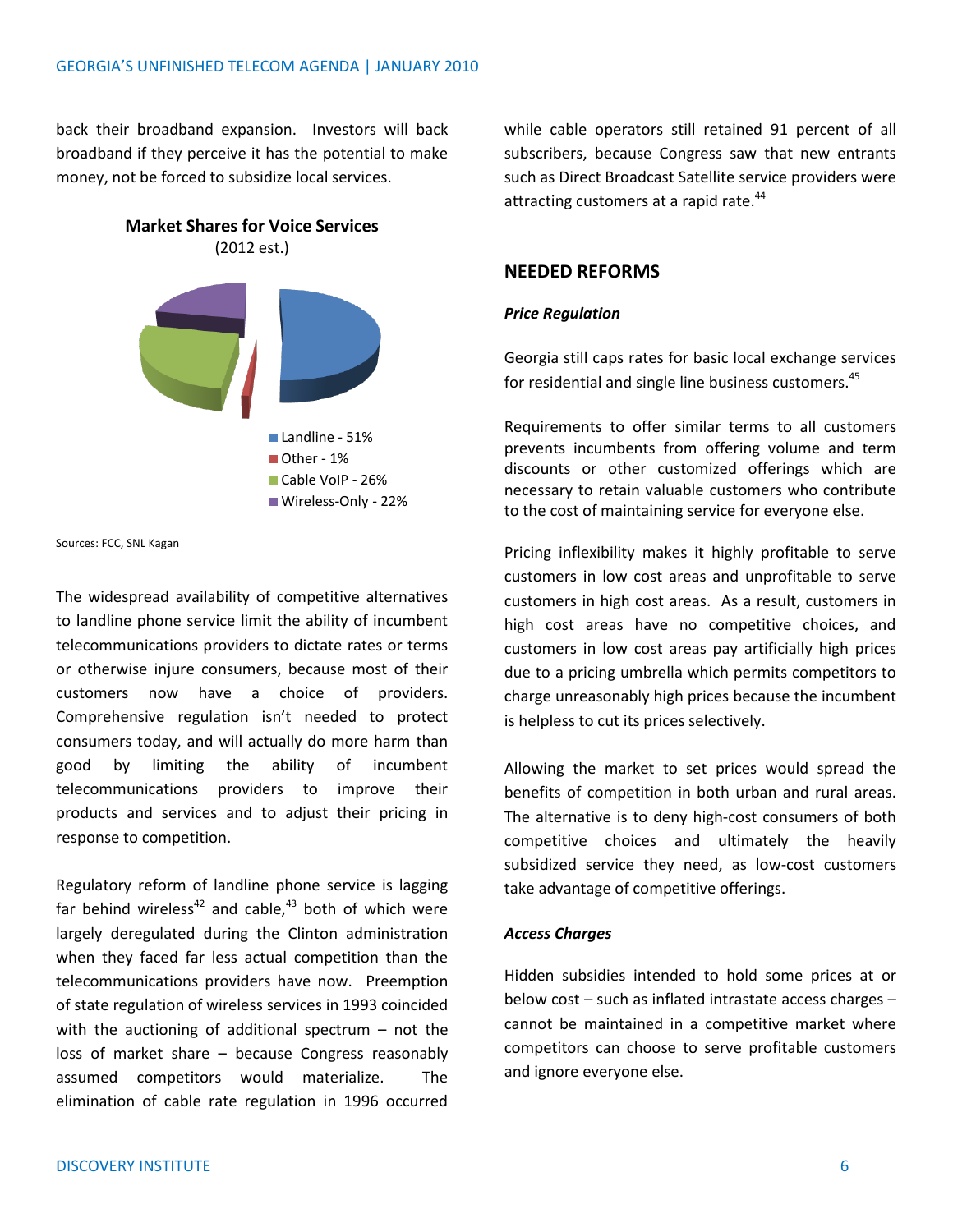The most acute example of an unsustainable cross subsidy are the intrastate access charges which longdistance and wireless providers pay to smaller rural local phone providers and new entrants who originate or terminate calls for them. Access charges historically were set far above cost to generate significant subsidies for local service. For example, as part of the cost of making an interstate long distance call in 1985, a longdistance caller had to pay an average of 17.66 cents per minute to subsidize someone else's local phone service. In recent years the FCC and incumbent local providers subject to competition have worked to remove implicit subsidies from interstate access charges. Interstate access charges averaged 1.59 cents per minute for large providers like AT&T and Verizon and 4.07 cents per minute for smaller carriers as of August, 2008.<sup>46</sup>

In Georgia, AT&T was required to adjust their intrastate switched access charges to parity with their similar interstate access rates pursuant to the 1995 Georgia Telecommunications Act.<sup>47</sup> AT&T charged 1.48 cents per minute in 2008 both for interstate access and for intrastate access.<sup>48</sup>

Intrastate access charges can be much higher for all other carriers.<sup>49</sup> For example, one provider in Georgia was charging 23.09 cents per minute for intrastate access but only 3.60 cents per minute for interstate access earlier this year when we conducted a survey. A second provider was charging 14.98 cents per minute and only 2.85 cents per minute for interstate access, and a third provider was charging 11.96 cents per minute for intrastate access versus 2.85 cents per minute for interstate access.



#### **Georgia Intrastate v. Interstate access charges**

Sources: FCC, filed tariffs

Reducing intrastate access charges does not necessarily mean forcing rural and residential consumers to pay higher prices for basic service. Indirect subsidization through intrastate access charges can be replaced with an explicit funding mechanism into which all competitors must contribute equitably and out of which any competitor who wishes to serve a high-cost area may receive adequate funding.

But the subsidies generated by intrastate access charges must be reduced because they are particularly unsustainable in a competitive market. Providers of VoIP service pay either interstate access charges for intrastate calls or an even a lower charge (referred to as "reciprocal compensation") applicable to local traffic. $50$ Since VoIP providers can profitably offer lower prices for long distance than an incumbent landline provider, competition will erode the significant subsidies that intrastate access charges generate.

Wireless service providers do not pay intrastate access charges for the vast majority intrastate wireless traffic, which the FCC has classified as local.<sup>51</sup>

Reducing access charges could also improve the availability advanced services in rural areas. Access charges were originally set to reflect the cost of copper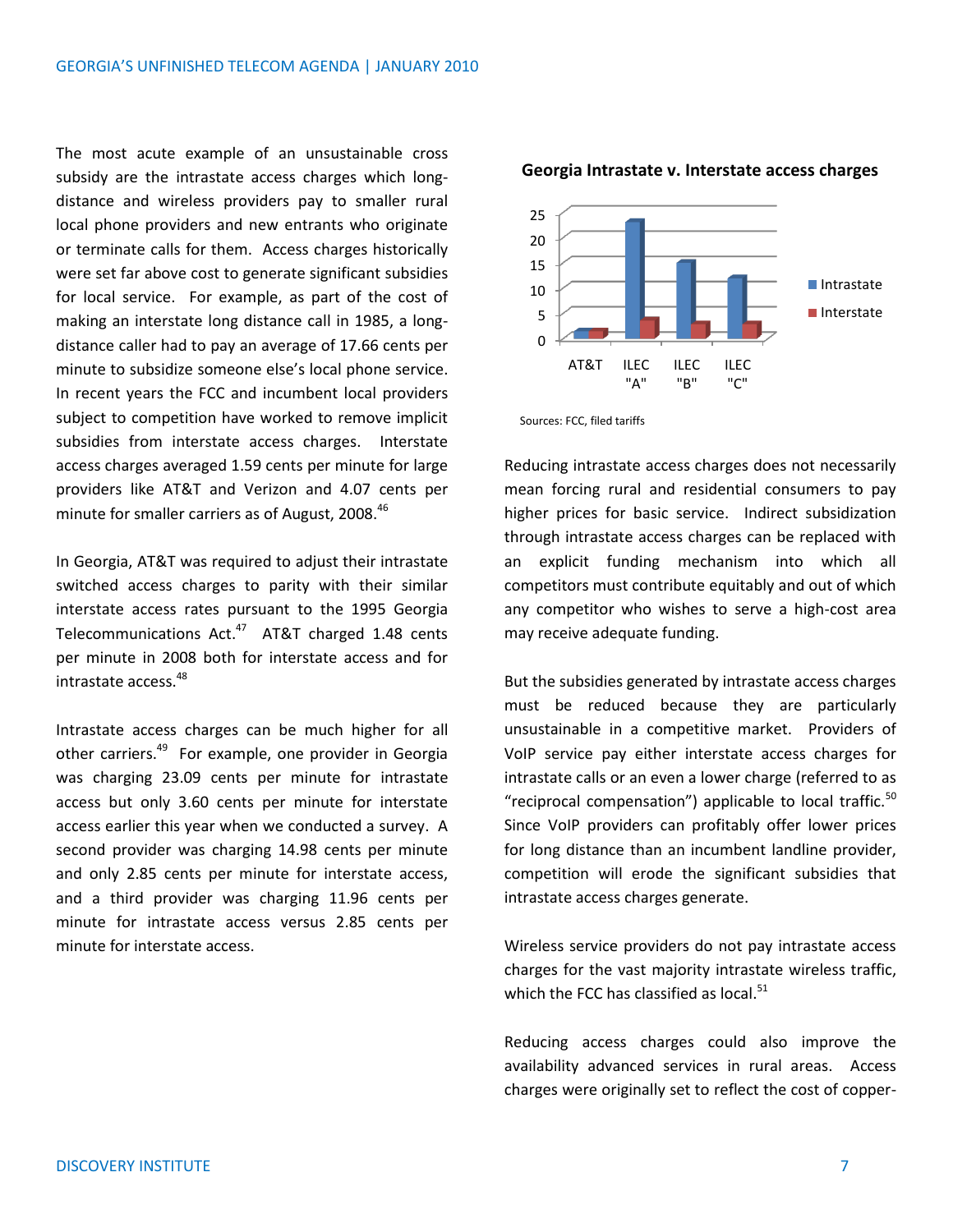based, circuit-switched network technology that VoIP is rendering obsolete. Smaller rural providers are still under "rate-of-return" or "cost-plus" regulation entitling them to recover their costs plus earn a reasonable return of approximately 10-15 percent. Since the return is defined as a percentage of the costs they incur, as costs go up so do profits.

Smaller rural providers and new entrants are faced with a dilemma when they are entitled to assess high access charges but VoIP providers do not have to pay them and they do not apply to the vast majority of wireless traffic. Their customers may try to save money by making more use of the cheaper VoIP or wireless offerings. One rural phone company attempted to block its customers from accessing a competing VoIP, however the FCC intervened. 52

Since VoIP and wireless services deprives smaller rural providers and new entrants of access charges, there is a penalty for these providers if they market those services. States should therefore reduce intrastate access charges for smaller rural providers and new entrants to remove this disincentive and to facilitate the more widespread use of efficient VoIP and wireless technologies, which will help to reduce the need for rural subsidies.

It is not possible to preserve the status quo, nor is it desirable to postpone reform. If incumbent telecommunications providers are forced to charge or pay inflated prices, they will lose customers to lowerpriced VoIP and wireless offerings. If they are required to reduce intrastate access charges at least to the same level as interstate access charges they can provide a more competitive offering.

# *Filing Requirements*

Telecom providers in Georgia must file tariffs or contracts with the PSC stating the rates, terms and conditions of basic services.<sup>53</sup>

The requirement to file tariffs stating the rates, terms and conditions ensures that rivals receive detailed information about a competitor's new or improved products and services. This reduces the incentive to consistently offer a superior value proposition as the best defense against competitive surprises which may cause a loss in sales.

The FCC concluded during the Clinton administration that it would be pro-competitive to neither require *nor allow* long-distance carriers to file tariffs because it would increase incentives for innovation, make it easier to offer discounts and customized service arrangements as a way of retaining lucrative customers – who contribute to the joint and common costs of maintaining the network for the benefit of all consumers – and reduce the possibility of tacit coordination in price-setting.<sup>54</sup>

Georgia should eliminate mandatory and permissive tariff filing, which harms consumers by inhibiting rapid competitive responses needed to constantly improve the value proposition of products and services.

# *Consumer Issues*

The PSC still follows rules it adopted in 1976 – before the advent of fiber optics, cellphones and the Internet – that were designed to govern the operation and maintenance of copper-based, circuit switched phone service by a single provider.<sup>55</sup> These rules are hopelessly outdated and unnecessary as a result of the widespread competition that exists today.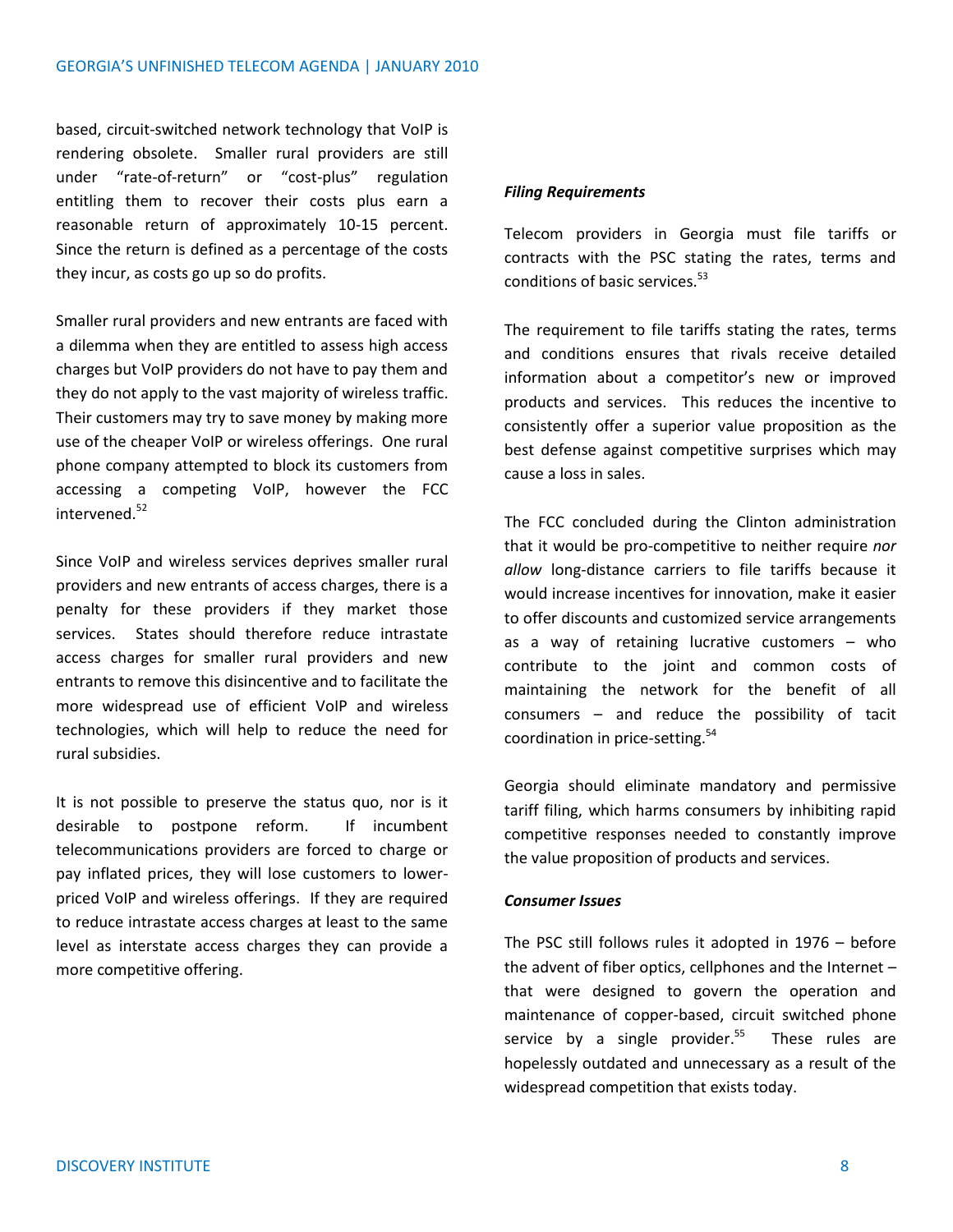Utility commission jurisdiction for consumer issues is redundant since the Governor's Office of Consumer Affairs already protects consumers. It can also lead to inconsistent consumer protection enforcement according to the type of service or provider, since VoIP and wireless services are unregulated. This could have anticompetitive implications.

PSC jurisdiction to act on consumer complaints should be eliminated.

# *Obligations to Serve*

Georgia requires telecom providers to provide basic phone service to anyone upon reasonable request.<sup>56</sup> Georgia also allows any provider to satisfy this obligation by providing service through an affiliated company and through the use of any technology or service arrangement, if the provider has elected alternative regulation.<sup>57</sup>

Traditionally, the *quid pro quo* for a monopoly franchise was the obligation to serve anybody upon reasonable request. The federal Telecommunications Act of 1996 eliminated the monopoly franchise, but the obligation to provide basic service remains.

An obligation to serve imposes costs on some providers that don't have to be borne by others. It is anticompetitive and should be eliminated wherever the market is competitive and consumers can choose between multiple providers.

# *Broadband, Wireless and VoIP Regulation*

The PSC has no authority over setting of rates or terms and conditions for the offering of broadband service, VoIP, or wireless service pursuant to the "Competitive Emerging Communications Technologies Act" of 2006.<sup>58</sup>

# **GEORGIA'S NEIGHBORS**

Other states have made significant strides reforming outdated telecom regulation in the past year.

#### *Alabama*

The Alabama Public Service Commission will have no jurisdiction to regulate basic telephone service or optional telephone features beginning January 1, 2011, pursuant to Senate Bill 373 which was approved in the Alabama Senate by a vote of 19-8, in the House by a vote of 67-24 and signed by Governor Bob Riley on May 8, 2009. $59$ 

#### *Florida*

Gov. Charlie Crist signed Senate Bill 2626 into law on June 24, 2009.<sup>60</sup> Broadband and VoIP services – which were previously free of state regulation  $-$  are now exempt from commission jurisdiction, except as necessary to ensure interconnection.

Basic local telecommunications service is now limited to single-line residential service, and a telecommunications company may now compete with the offerings of competitive providers by deaveraging the price of any nonbasic service in a specific geographic market or to a specific customer using volume discounts and term discounts, or offering individual contracts.

Florida's provider of last resort obligations expired on January 1, 2009.<sup>61</sup>

#### *North Carolina*

The North Carolina Utilities Commission may not regulate a local exchange company's stand-alone basic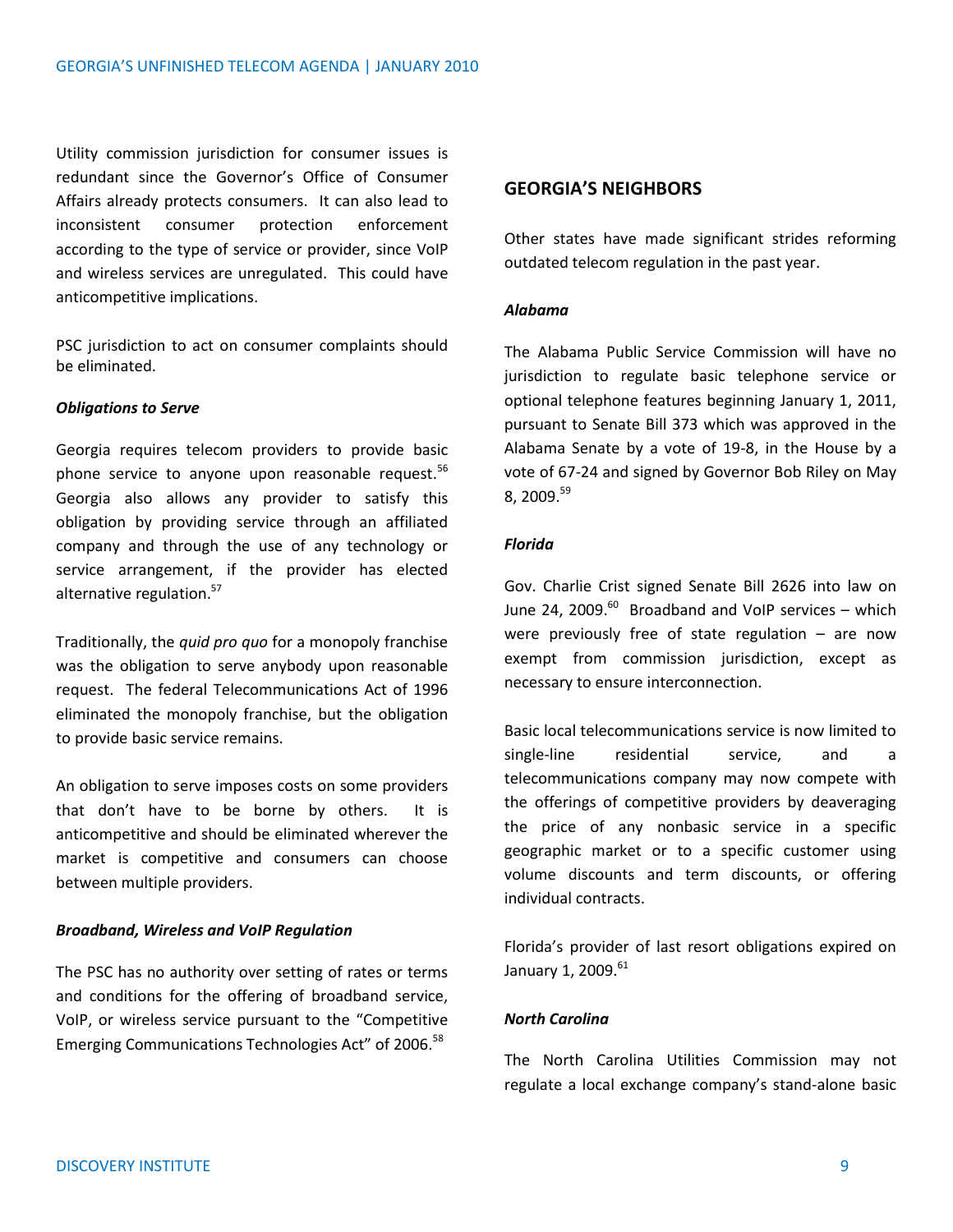residential lines – except to ensure these lines are available to any customer who chooses to subscribe, rural and urban rates are comparable and rate increases do not exceed the Bureau of Labor Statistics' Gross Domestic Product Price Index – or retail services, according to House Bill 1180 signed by Governor Beverly E. Purdue on June 30, 2009.<sup>62</sup>

# *South Carolina*

The Public Service Commission of South Carolina may not regulate a local exchange company's stand-alone basic residential lines that were in service on the date that LEC elects alternative rate regulation under the statute – except to ensure rate increases do not exceed the Bureau of Labor Statistics' Gross Domestic Product Price Index – or retail services, including any standalone basic residential lines put into service after the election date of a particular LEC.

The commission also may not regulate the retail interexchange services of a LEC which elects alternative regulation under the statute, nor require it to file schedules of rates, terms and conditions.

Gov. Mark Sanford signed H\*3299 into law on May 6, 2009.<sup>63</sup>

# *Tennessee*

Senate Bill 1954 was signed by Gov. Phil Bredesen on May 21, 2009. $^{64}$  The legislation automatically limits the jurisdiction of the Tennessee Regulatory Authority in the case of new entrants and carriers who serve between 3,000 and 1 million access lines.

After one year, other – large or small – incumbent LECs may request that the TRA order limited jurisdiction if it can show that each exchange has at least two nonaffiliated telecommunications providers that offer service to customers in each zone rate area of each exchange. A cable television provider that offers telephone and broadband services to residential customers may be included. And non-affiliated providers of wireless service may be included, but shall only count as one provider regardless of the number of wireless providers.

On January 1, 2015, the limitations on jurisdiction shall automatically become applicable to any provider which has elected market regulation whether or not a petition seeking limited jurisdiction has been filed or granted.

# **GEORGIA**

The Georgia PSC has authority to deregulate a telecom service or to modify or eliminate tariffs.<sup>65</sup> The commission is considering a petition to exempt competitive portions of the wireline industry from specific retail regulations.<sup>66</sup> So far this process has not produced regulatory reform.

# **CONCLUSION**

Anticompetitive tariffs, pricing inflexibility, cross subsidies, redundant consumer protection are not in the public interest. These things prevent telecommunications providers from offering competitive services and generating revenues for broadband expansion. They serve chiefly as obstacles to investment that reduce asset values of all telecom suppliers.

Legacy regulation restricts service strategy flexibility and creativity needed for real competition in the Internet age, even when pursued in the name of "competition."

By embracing regulatory reform, legislators will expand customer choice, decrease prices, and ignite the broadband expansion necessary to economic growth and technological progress. We recommend that state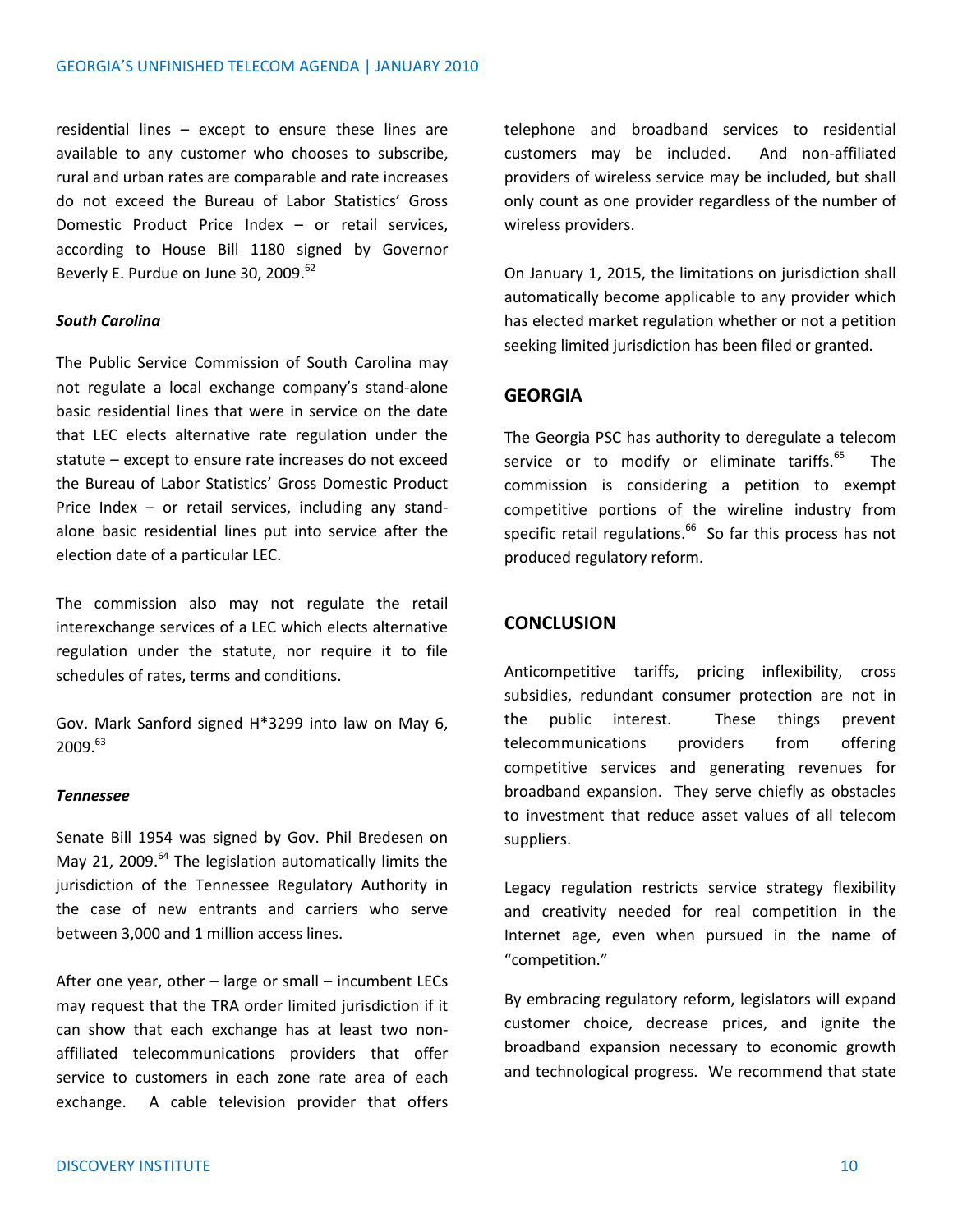legislators give urgent consideration to the following specific regulatory reforms:

- Allow pricing freedom so incumbents can compete.
- Reduce inflated intrastate access charges for smaller rural providers and new entrants at least to the same level as interstate access charges.
- Eliminate filing requirements which ensure rivals receive detailed information about a competitor's new or improved services or products.
- Eliminate utility commission jurisdiction for numerous consumer issues – many of which are antiquated as a result of changes in technology – which is redundant and leads to inconsistent enforcement with anticompetitive effects.
- Terminate obligations to serve, which impose costs on some providers but not others and are anticompetitive wherever consumers can choose between multiple providers.

These proposals all rest on the principle that all providers of voice services should be subject to minimum regulation which does not discriminate on the basis of technology or history, just like in any competitive market.

These reforms aren't novel or unprecedented. In the Southeast region alone, these reforms have already been adopted in Alabama – and other neighboring states are moving in the same direction.

This is a golden opportunity for Georgia to open up new technological opportunities and economic efficiencies that promise a direct private market economic stimulus of at least \$3.3 billion over the next five years in the form of lower prices for voice services, plus an additional \$3.9 billion in economic impact annually from increased broadband availability and use – including over 70,000 new jobs per year by one estimate.

By simple reforms of outmoded laws, Georgia can ignite a new spiral of innovation and revival based on new technologies and services tapping into new worldwide webs of glass and light and air.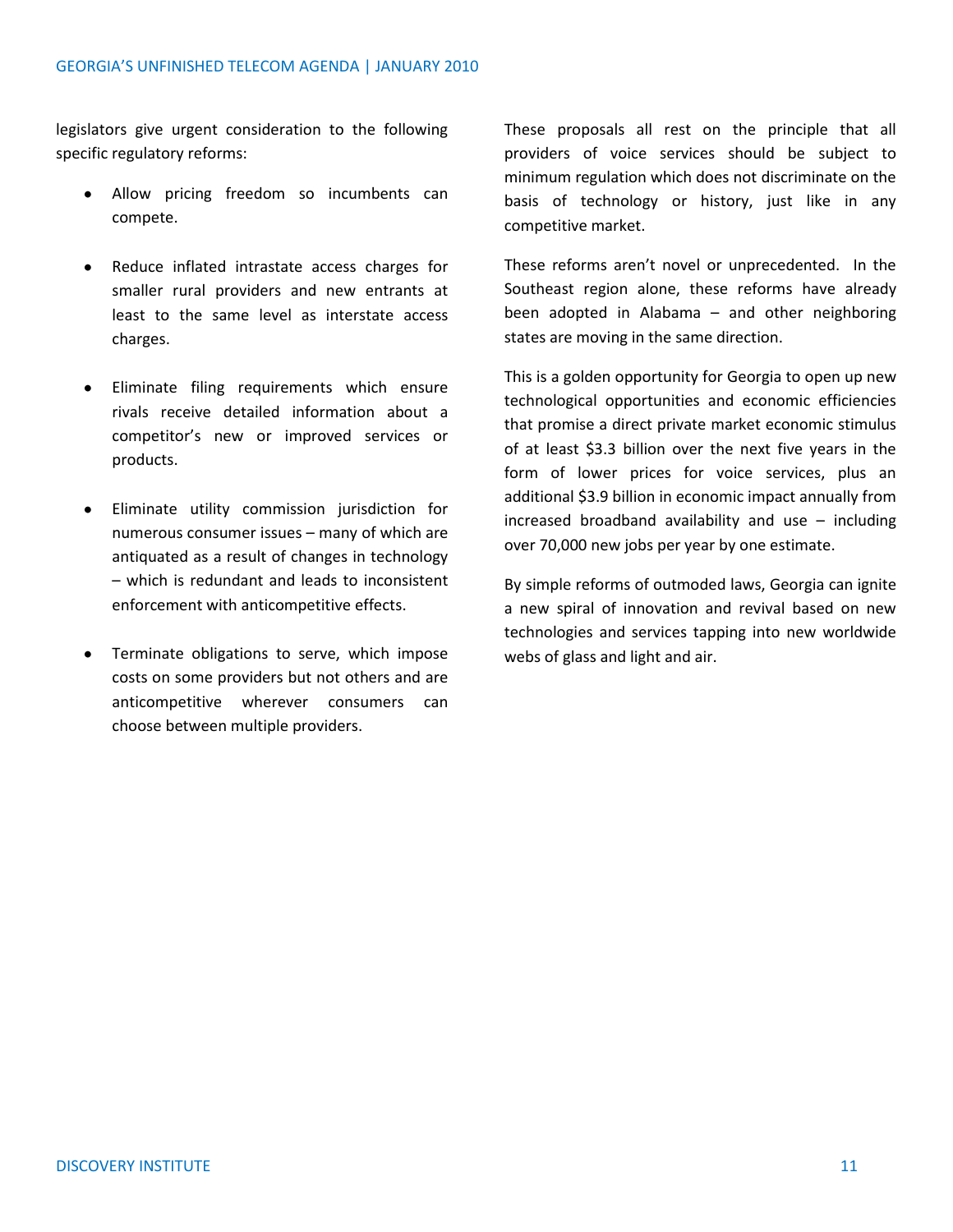#### AUTHORS

**Hance Haney** is Director and a senior fellow of the Technology & Democracy Project at the Discovery Institute. He advised the chairman of the Subcommittee on Communications of the United States Senate during the deliberations leading to the Telecommunications Act of 1996. He subsequently held various positions with the United States Telecom Association, U S WEST, Inc. and Qwest Communications.

**George Gilder** is a senior fellow at the Discovery Institute and the founder of Discovery's Technology & Democracy Project. He is also chairman of George Gilder Fund Management, LLC and moderator of the Gilder Telecosm Forum. His best-selling book, [Microcosm](http://www.amazon.com/exec/obidos/ASIN/067170592X/qid=1123796314/sr=2-1/ref=pd_bbs_b_2_1/002-5801107-8086441) (1989), explored the quantum roots of new electronic technologies. A subsequent book, [Life After Television](http://www.amazon.com/exec/obidos/ASIN/0393311589/qid=1123796381/sr=2-2/ref=pd_bbs_b_2_2/002-5801107-8086441) (1990), was a prophecy of the future of computers and telecommunications and a prelude to his book on the future of telecommunications, [Telecosm](http://www.amazon.com/exec/obidos/ASIN/0743205472/qid=1123796444/sr=2-1/ref=pd_bbs_b_2_1/002-5801107-8086441) (2000).

*The views expressed herein are those of the authors and do not necessarily reflect the views of the Discovery Institute or its directors or staff.*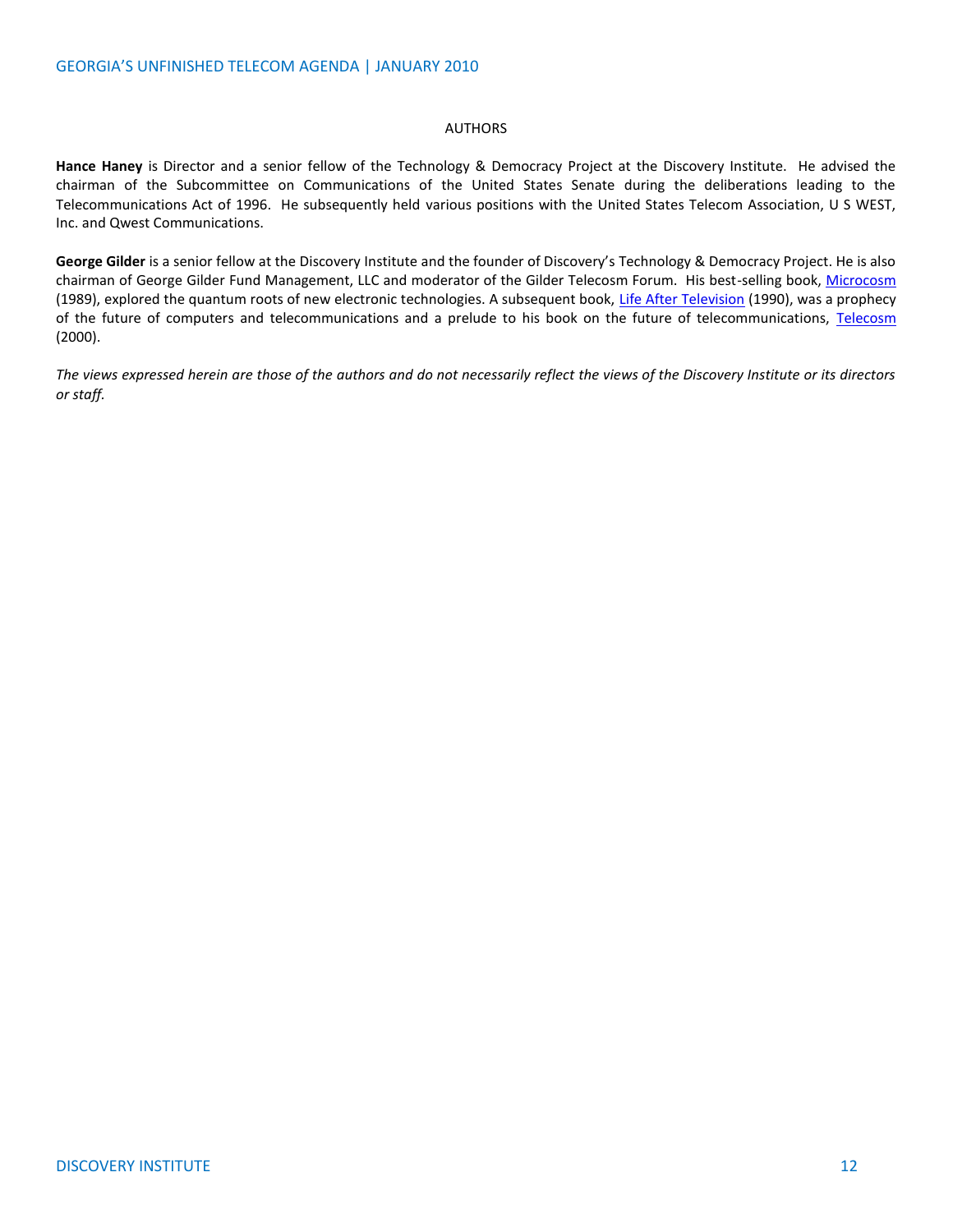#### NOTES

l 1 Hance Haney and George Gilder, "More Broadband, Increased Choice and Lower Prices Begin With Regulatory Reform," *Discovery Institute* (Aug. 2008) *available at* <http://www.discovery.org/a/7371> and "Stimulate Broadband and Lower Utility Bills With Regulatory Reform," *Discovery Institute* (Feb. 2009) *available at* [http://www.discovery.org/a/9241.](http://www.discovery.org/a/9241) 

<sup>2</sup> "In the Matter of Petition of Qwest Corporation for Forbearance Pursuant to 47 U.S.C. § 160(c) in the Omaha Metropolitan Statistical Area," *Memorandum Opinion and Order,* WC Docket No. 04-223 (rel. Dec. 2, 2005) *available at* [http://hraunfoss.fcc.gov/edocs\\_public/attachmatch/FCC-05-170A1.pdf.](http://hraunfoss.fcc.gov/edocs_public/attachmatch/FCC-05-170A1.pdf)

<sup>3</sup> "In the Matter of Petition of ACS of Anchorage, Inc. Pursuant to Section 10 of the Communications Act of 1934, as Amended, for Forbearance from Sections 251(c)(3) and 252(d)(1) in the Anchorage Study Area," *Memorandum Opinion and Order,* WC Docket No. 05-281 (rel. Jan. 30, 2007) *available at* [http://hraunfoss.fcc.gov/edocs\\_public/attachmatch/FCC-06-188A1.pdf.](http://hraunfoss.fcc.gov/edocs_public/attachmatch/FCC-06-188A1.pdf)

 $4$  "In the Matter of Petitions of the Verizon Telephone Companies for Forbearance Pursuant to 47 U.S.C. § 160(c) in the Boston, New York, Philadelphia, Pittsburgh, Providence and Virginia Beach Metropolitan Statistical Areas," *Memorandum Opinion and Order,* WC Docket No. 06-172 (rel. Dec. 5, 2007) *available at* [http://hraunfoss.fcc.gov/edocs\\_public/attachmatch/FCC-07-212A1.pdf.](http://hraunfoss.fcc.gov/edocs_public/attachmatch/FCC-07-212A1.pdf)

<sup>5</sup> "In the Matter of Petitions of Qwest Corporation for Forbearance Pursuant to 47 U.S.C. § 160(c) in the Denver, Minneapolis-St. Paul, Phoenix, and Seattle Metropolitan Statistical Areas, *Memorandum Opinion and Order,* WC Docket No. 07-97 (rel. Jul. 25, 2008) a*vailable at* [http://hraunfoss.fcc.gov/edocs\\_public/attachmatch/FCC-08-174A1.pdf.](http://hraunfoss.fcc.gov/edocs_public/attachmatch/FCC-08-174A1.pdf)

6 *Verizon Telephone Companies v. FCC et al.,* D.C. Cir. (decided June 19, 2009) a*vailable at* [http://hraunfoss.fcc.gov/edocs\\_public/attachmatch/DOC-291513A1.pdf.](http://hraunfoss.fcc.gov/edocs_public/attachmatch/DOC-291513A1.pdf) 

7 Remarks of Alfred E. Kahn before the Federal Trade Commission (Feb. 13, 2007) *available at*  [http://www.ftc.gov/opp/workshops/broadband/presentations/kahn.pdf.](http://www.ftc.gov/opp/workshops/broadband/presentations/kahn.pdf) Kahn is the Robert Julius Thorne Professor of Political Economy (Emeritus) at Cornell University who has also served as chairman of the New York Public Service Commission, chairman of the Civil Aeronautics Board, Advisor to the President (Carter) on Inflation, and chairman of the Council on Wage and Price Stability.

8 Jeffrey A. Eisenach, "Universal Service Subsidies to Areas Served by Cable Telephony," *included as Attachment B in* "Reducing Universal Service Support In Geographic Areas That Are Experiencing Unsupported Facilities-Based Competition," *Petition for Rulemaking* (Nov. 5, 2009) *available at* <http://www.ncta.com/DocumentBinary.aspx?id=858> at 15.

9 *Id.* at 17.

<sup>10</sup> "Charter Reports Fourth Quarter and Full Year 2008 Financial and Operating Results," *Charter Communications* (Mar. 16, 2009) *available at* [http://phx.corporate-ir.net/phoenix.zhtml?c=112298&p=irol-newsArticle&ID=1266279&highlight=](http://phx.corporate-ir.net/phoenix.zhtml?c=112298&p=irol-newsArticle&ID=1266279&highlight).

<sup>11</sup> [http://www.cmcsk.com/secfiling.cfm?filingID=1193125-09-33975.](http://www.cmcsk.com/secfiling.cfm?filingID=1193125-09-33975) 

<sup>12</sup> "Comcast Now the Third Largest Residential Phone Services Provider in the U.S." *Comcast* (Mar. 11, 2009) *available at* [http://www.comcast.com/About/PressRelease/PressReleaseDetail.ashx?PRID=844.](http://www.comcast.com/About/PressRelease/PressReleaseDetail.ashx?PRID=844)

<sup>13</sup> Annual Report (2006) *available at* [http://www.coxenterprises.com/corp/pdfs/annual\\_report2006.pdf.](http://www.coxenterprises.com/corp/pdfs/annual_report2006.pdf) 

<sup>14</sup> Annual Report (2009) *available at* [http://phx.corporate](http://phx.corporate-ir.net/External.File?item=UGFyZW50SUQ9NTI1NHxDaGlsZElEPS0xfFR5cGU9Mw==&t=1)[ir.net/External.File?item=UGFyZW50SUQ9NTI1NHxDaGlsZElEPS0xfFR5cGU9Mw==&t=1.](http://phx.corporate-ir.net/External.File?item=UGFyZW50SUQ9NTI1NHxDaGlsZElEPS0xfFR5cGU9Mw==&t=1)

<sup>15</sup> Annual Report (2008) *available at* [http://files.shareholder.com/downloads/TWC/766932144x0x287628/d1dbe5f9-0063-452b](https://mail.discovery.org/exchweb/bin/redir.asp?URL=http://files.shareholder.com/downloads/TWC/766932144x0x287628/d1dbe5f9-0063-452b-b84f-67b832c14e09/2008_AR.pdf)[b84f-67b832c14e09/2008\\_AR.pdf](https://mail.discovery.org/exchweb/bin/redir.asp?URL=http://files.shareholder.com/downloads/TWC/766932144x0x287628/d1dbe5f9-0063-452b-b84f-67b832c14e09/2008_AR.pdf)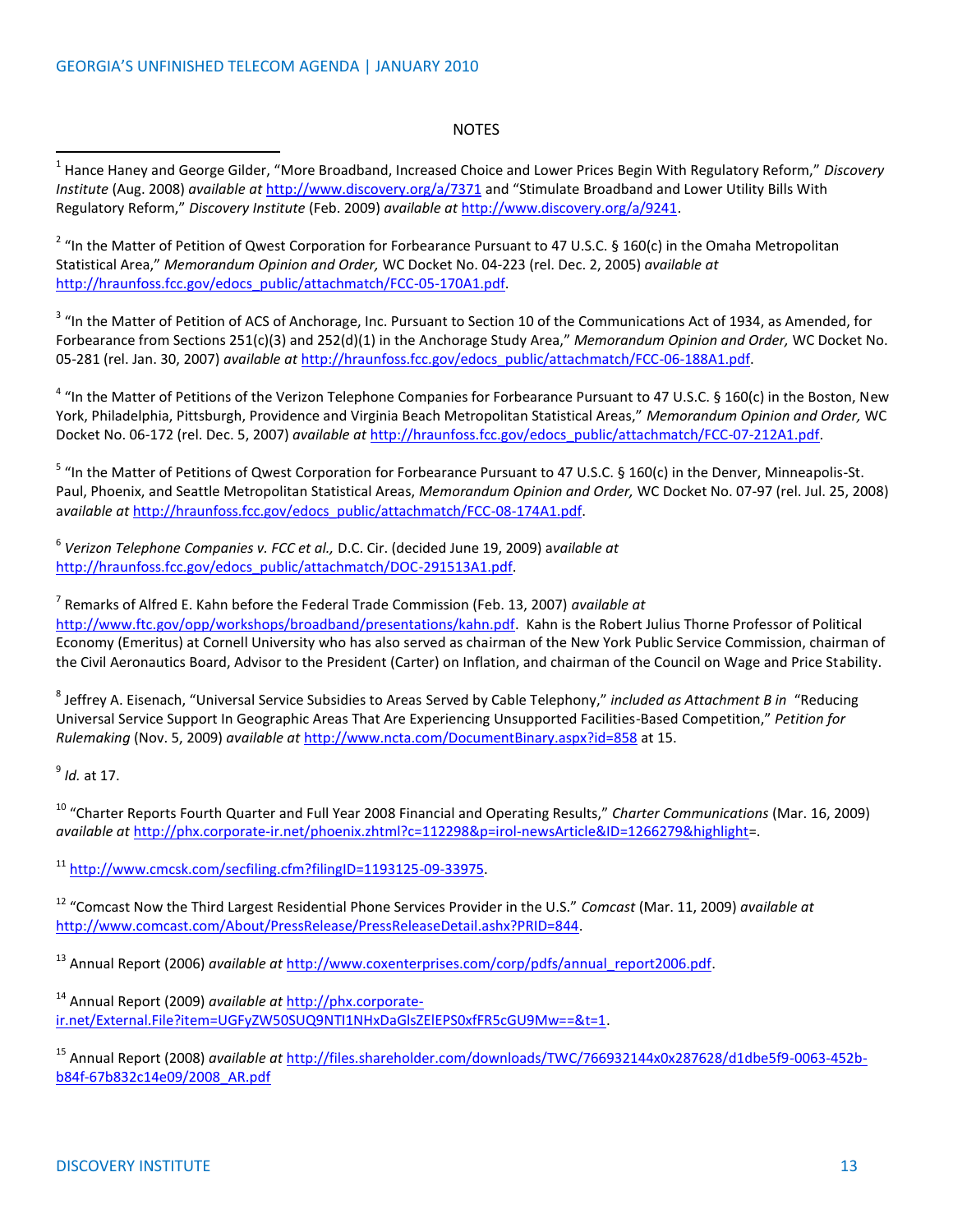<sup>16</sup> Local Telephone Competition: Status as of June 30, 2008, Federal Communications Commission (Jul. 2009) available at [http://hraunfoss.fcc.gov/edocs\\_public/attachmatch/DOC-292193A1.pdf](http://hraunfoss.fcc.gov/edocs_public/attachmatch/DOC-292193A1.pdf) at Table 17.

 $17$  *Id.* 

l

<sup>18</sup> *Id.* at 3 and Tables 15-16.

<sup>19</sup> In the Matter of Development of Nationwide Broadband Data to Evaluate Reasonable and Timely Deployment of Advanced Services to All Americans, Improvement of Wireless Broadband Subscribership Data, and Development of Data on Interconnected Voice over Internet Protocol (VoIP) Subscribership, WC Docket No. 07-38, *Report and Order and Further Notice of Proposed Rulemaking* (rel. Jun. 12, 2008) *available at* [http://hraunfoss.fcc.gov/edocs\\_public/attachmatch/FCC-08-89A1.pdf.](http://hraunfoss.fcc.gov/edocs_public/attachmatch/FCC-08-89A1.pdf)

<sup>20</sup> "Fiber-Optic Providers Are Leading Choices for Internet, Television, and Telephone Service," *Consumer Reports* (Jan. 5, 2009) *available at* [http://pressroom.consumerreports.org/pressroom/2009/01/consumer-reports-fiber-optic-providers-are-leading](http://pressroom.consumerreports.org/pressroom/2009/01/consumer-reports-fiber-optic-providers-are-leading-choices-for-internet-television-and-telephone-service.html)[choices-for-internet-television-and-telephone-service.html](http://pressroom.consumerreports.org/pressroom/2009/01/consumer-reports-fiber-optic-providers-are-leading-choices-for-internet-television-and-telephone-service.html) ("intense competition for cable and satellite customers between AT&T Uverse and Verizon FiOS high speed fiber providers has driven down rates for Internet, phone and TV service and is likely the reason that companies allow these savings to continue past the promotional period. In the past year, bundles of the three services have dropped in price by up to 20 percent, to as low as \$80 a month."). *See also:* "Price War Erupts for High-Speed Internet Service," by Vishesh Kumar, *Wall Street Journal* (Sept. 2, 2008) *available at* [http://online.wsj.com/article/SB122031009737388555.html.](http://online.wsj.com/article/SB122031009737388555.html)

<sup>21</sup> "Consumer Benefits from Cable-Telco Competition," by Michael D. Pelcovits, Ph.D. and Daniel E. Haar (Nov. 2007) *available* ay [http://www.micradc.com/news/publications/pdfs/Updated\\_MiCRA\\_Report\\_FINAL.pdf](http://www.micradc.com/news/publications/pdfs/Updated_MiCRA_Report_FINAL.pdf) at 10, 24.

<sup>22</sup> *Id.,* at 12.

<sup>23</sup> *Id.,* at 25.

<sup>24</sup> *Id.,* at 27.

<sup>25</sup> *Id.,* at 29.

<sup>26</sup> In the Matter of Implementation of Section 6002(b) of the Omnibus Budget Reconciliation Act of 1993; Annual Report and Analysis of Competitive Market Conditions With Respect to Commercial Mobile Services, WT Docket No. 08-27, *Thirteenth Report* (rel. Jan. 16, 2009) *available at* [http://hraunfoss.fcc.gov/edocs\\_public/attachmatch/DA-09-54A1.pdf](https://mail.discovery.org/exchweb/bin/redir.asp?URL=http://hraunfoss.fcc.gov/edocs_public/attachmatch/DA-09-54A1.pdf) at 5.

 $27$  *Id.* 

<sup>28</sup> Local Telephone Competition: Status as of June 30, 2008, Industry Analysis and Technology Division, Wireline Competition Bureau, FCC (Jul. 2009), *available at* [http://hraunfoss.fcc.gov/edocs\\_public/attachmatch/DOC-292193A1.pdf.](http://hraunfoss.fcc.gov/edocs_public/attachmatch/DOC-292193A1.pdf)

<sup>29</sup> Stephen J. Blumberg and Julian V. Luke, "Wireless Substitution: Early Release of Estimates From the National Health Interview Survey, July-December 2008 (May 2009) *available at* [http://www.cdc.gov/nchs/data/nhis/earlyrelease/wireless200905.htm.](http://www.cdc.gov/nchs/data/nhis/earlyrelease/wireless200905.htm)

<sup>30</sup> *Id.*

<sup>31</sup> *Id.*

<sup>32</sup> *Id.*

<sup>33</sup> "SNL Kagan Forecasts Rapid Shift in Composition of Residential Phone Service," *SNL Kagan* (Apr. 28, 2008) *available at*  [http://www.snl.com/SNL-Financial/Press\\_Releases/20080428.aspx.](http://www.snl.com/SNL-Financial/Press_Releases/20080428.aspx)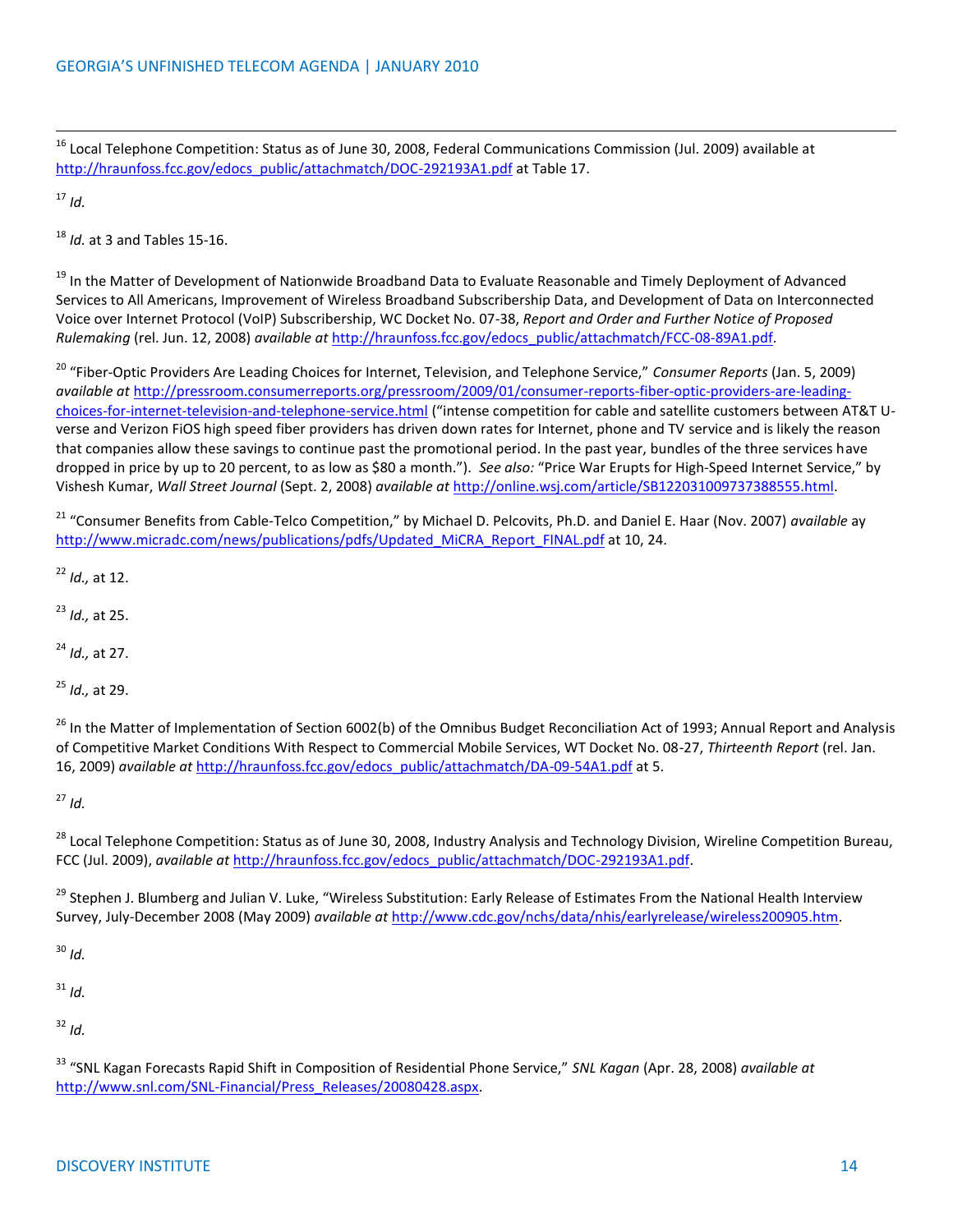<sup>34</sup> "Cutting the cord," *The Economist* (Aug. 13, 2009) available at [http://www.economist.com/opinion/displaystory.cfm?story\\_id=14214847.](http://www.economist.com/opinion/displaystory.cfm?story_id=14214847)

<sup>35</sup> Saul Hansell, "Verizon Boss Hangs Up on Landline Phone Business," *New York Times* (Sept. 7, 2009) a*vailable at* [http://bits.blogs.nytimes.com/2009/09/17/verizon-boss-hangs-up-on-landline-phone-business/.](http://bits.blogs.nytimes.com/2009/09/17/verizon-boss-hangs-up-on-landline-phone-business/)

<sup>36</sup> *Id.*

l

<sup>37</sup> Commission Open Meeting Presentation on the Status of the Commission's Processes for Development of a National Broadband Plan, *Federal Communications Commission* (Sept. 29, 2009) *available at* [http://hraunfoss.fcc.gov/edocs\\_public/attachmatch/DOC-](http://hraunfoss.fcc.gov/edocs_public/attachmatch/DOC-293742A1.pdf)[293742A1.pdf.](http://hraunfoss.fcc.gov/edocs_public/attachmatch/DOC-293742A1.pdf) 

<sup>38</sup> Bret Swanson and George Gilder, "Estimating the Exaflood: The Impact of Video and Rich Media on the Internet – A Zettabyte By 2015?" *Discovery Institute* (January 2008) *available at* http://www.discovery.org/a/4428.

<sup>39</sup> National Broadband Strategy Call to Action, *Communications Workers of America* (Dec. 2, 2008) *available at*  http://www.cwa‐union.org/news/national‐broadband‐strategy‐call‐to‐action.html.

<sup>40</sup> Robert W. Crandall, Robert E. Litan and William Lehr, "The Effects of Broadband Deployment on Output and Employment: A Cross-Sectional Analysis of U.S. Data," *Brookings Institution* (Jun. 2007) *available at*  [http://www.brookings.edu/papers/2007/06labor\\_crandall.aspx.](http://www.brookings.edu/papers/2007/06labor_crandall.aspx)

<sup>41</sup> "The Economic Impact of Stimulating Broadband Nationally," *Connected Nation* (Feb. 21, 2008) *available at*  [http://www.connectednation.com/research/economic\\_impact\\_study/index.php](http://www.connectednation.com/research/economic_impact_study/index.php) at 8, 15-16.

<sup>42</sup> Hundt, Reed E. You Say You Want a Revolution: A Story of Information Age Politics (Yale Univ. 2000) at 15 ("in the Omnibus Budget Reconciliation Act, passed by Al Gore's tie-breaking Senate vote, the Democratic Congress gave the FCC authority to dissolve this oligopoly by auctioning new licenses") and 98 ("by auctioning spectrum with no rules attached and preempting all state regulation, we had totally deregulated the wireless industry.")

<sup>43</sup> Hundt at 170 ("Our intent was to communicate our great support for cable's investment in renovating its systems. The 1996 law had repealed rate regulation, effective in two years. That topic was behind us. Now cable had to take on the telephone industry.").

<sup>44</sup> "Annual Assessment of the Status of Competition in the Market for the Delivery of Video Programming (Second Annual Report)," *Federal Communications Commission* (Dec. 11, 1995) ("We conclude that cable television systems remain the primary distributors of multichannel video programming services and continue to enjoy market power in local markets, although some progress has begun toward a competitive marketplace for the distribution of video programming. In the last year, DBS systems have attracted many subscribers to newly available services ... In sum, while subscribership for distributors using alternative technologies has generally increased over the last year, overall subscribership for all distributors using alternative technologies is just 9% of total multichannel video programming distributor ("MVPD") subscribership, whereas cable systems account for 91% of the total.").

<sup>45</sup> O.C.G.A. § 46-5-166(b).

<sup>46</sup> "Trends in Telephone Service," Industry Analysis and Technology Division, Wireline Competition Bureau, Federal Communications Commission (Aug. 2008) *available at* [http://hraunfoss.fcc.gov/edocs\\_public/attachmatch/DOC-284932A1.pdf](http://hraunfoss.fcc.gov/edocs_public/attachmatch/DOC-284932A1.pdf) at Table 1.2 and Table 1.4.

<sup>47</sup> O.C.G.A. § 46-5-166(f).

<sup>48</sup> "Trends in Telephone Service," see note 46, at Table 1.4.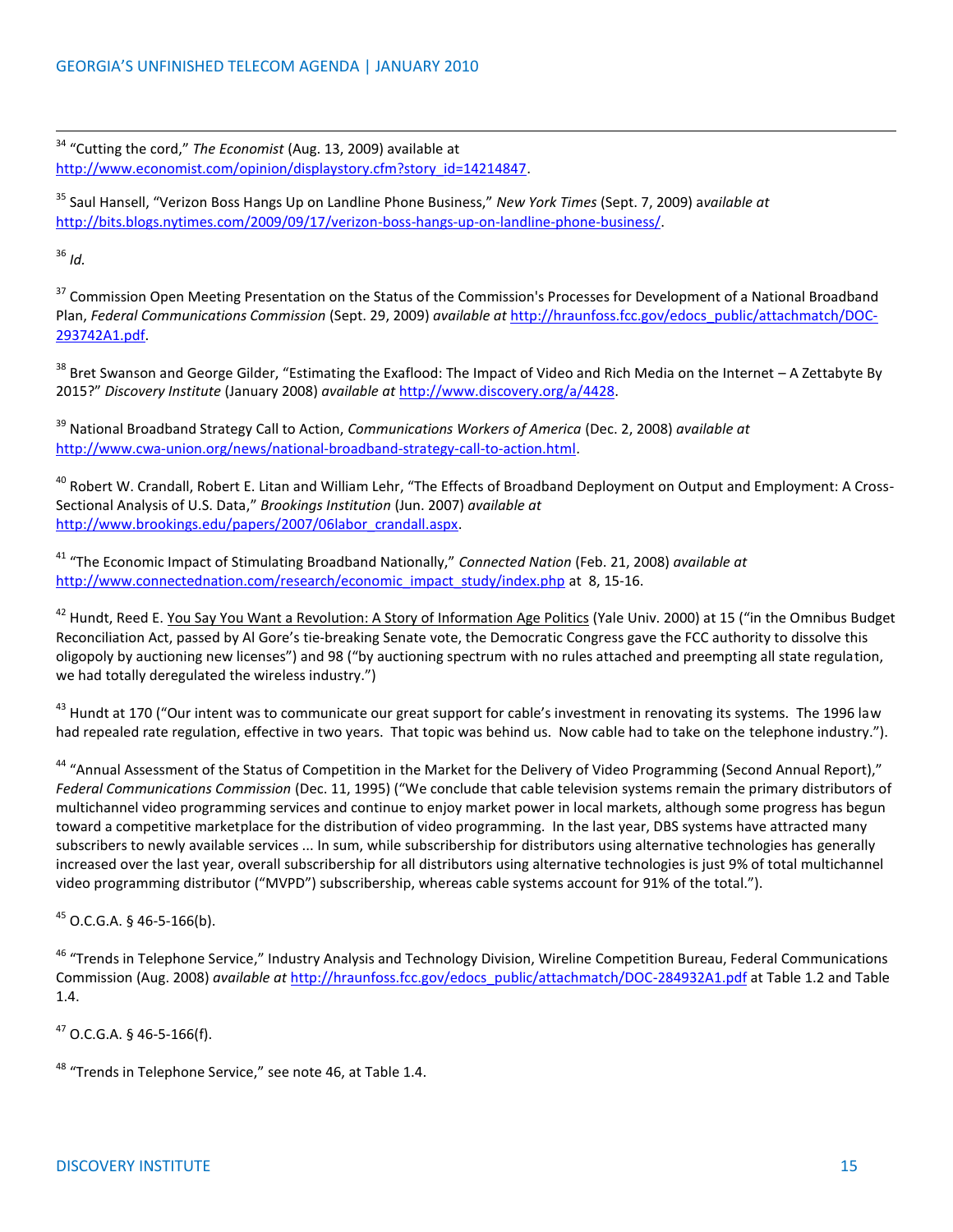<sup>49</sup> These examples reflect "total charges per conversation minute," which include the four separate components of access charges: originating access, terminating access, switched usage and switched non-usage. Regulators choose which category to assign various costs. Sometimes regulators over-assign costs, and parties cite one or more categories of access charges as either desirable for a particular social purpose or as unsustainable in a competitive market.

<sup>50</sup> *See:* "Petition of the Embarq Local Operating Companies for Limited Forbearance Under 47 U.S.C. § 160(c) from Enforcement of Rule 69.5(a), 47 U.S.C. § 251(b), and Commission Orders on the ESP Exemption," WC Docket No. 08-8 (Jan. 11, 2008) *available* at [http://fjallfoss.fcc.gov/prod/ecfs/retrieve.cgi?native\\_or\\_pdf=pdf&id\\_document=6519823033](http://fjallfoss.fcc.gov/prod/ecfs/retrieve.cgi?native_or_pdf=pdf&id_document=6519823033) at 4-5 ("a growing number of interconnected VoIP providers, and interconnecting carriers, are stretching the ESP exemption to cover traditional voice traffic. This phone-to-phone traffic consists of real-time voice calls originating on IP-based systems and terminating on the PSTN …. Carriers routing interconnected non-local VoIP calls to LECs for termination on the PSTN have always been subject to access charges. For the same reason, non-local IP-to-PSTN traffic cannot lawfully be routed through local interconnection trunks for purposes of reciprocal compensation under section 251(b)(5) of the Act. Nonetheless, some interconnected VoIP providers and their carrier partners are doing so in an attempt to justify refusing or threatening to refuse to pay access charges." [footnote omitted]).

<sup>51</sup> In the Matter of Interconnection between Local Exchange Carriers and Commercial Mobile Radio Service Providers, *First Report and Order*, CC Docket No. 95-185 (rel. Aug. 8, 1996) *available at*

[http://www.fcc.gov/Bureaus/Common\\_Carrier/Orders/1996/fcc96325.pdf](http://www.fcc.gov/Bureaus/Common_Carrier/Orders/1996/fcc96325.pdf) at paragraphs 1034-1036 (Instead of applying statedefined local service areas – of which there are thousands – to wireless traffic, the FCC defined the largest FCC-authorized license territories ("Major Trading Areas" or MTAs) – of which there are only 51 – as the local service areas for wireless traffic. Since MTAs are very large, a significant portion of wireless calls originate and terminate within a single MTA. Access charges to not apply to these calls, because they are deemed "local."). A map depicting the 51 MTAs is available at [http://wireless.fcc.gov/auctions/data/maps/mta.pdf.](http://wireless.fcc.gov/auctions/data/maps/mta.pdf)

<sup>52</sup> In the Matter of Madison River Communications, LLC and affiliated companies, File No. EB-05-IH-0110, *Consent Decree* (Mar. 3, 2005) *available at* [http://hraunfoss.fcc.gov/edocs\\_public/attachmatch/DA-05-543A2.pdf.](http://hraunfoss.fcc.gov/edocs_public/attachmatch/DA-05-543A2.pdf)

<sup>53</sup> O.C.G.A. § 46-5-166.

l

<sup>54</sup> "In the Matter of Policy and Rules Concerning the Interstate, Interexchange Marketplace," *Second Report and Order,* (rel. Oct. 31, 1996) *available at* [http://www.fcc.gov/Bureaus/Common\\_Carrier/Orders/1996/fcc96424.txt](http://www.fcc.gov/Bureaus/Common_Carrier/Orders/1996/fcc96424.txt) at paragraph 53 ("The record in this proceeding supports our tentative conclusion that not permitting nondominant interexchange carriers to file tariffs for interstate, domestic, interexchange services will promote competition in the market for such services. Even under existing streamlined tariff filing procedures, requiring nondominant interexchange carriers to file tariffs for interstate, domestic, interexchange services impedes vigorous competition in the market for such services by: (1) removing incentives for competitive price discounting; (2) reducing or taking away carriers' ability to make rapid, efficient responses to changes in demand and cost; (3) imposing costs on carriers that attempt to make new offerings; and (4) preventing consumers from seeking out or obtaining service arrangements specifically tailored to their needs. Moreover, we believe that tacit coordination of prices for interstate, domestic, interexchange services, to the extent it exists, will be more difficult if we eliminate tariffs, because price and service information about such services provided by nondominant interexchange carriers would no longer be collected and available in one central location.")

<sup>55</sup> A rulemaking petition filed by AT&T lists several examples of retail service regulation that does not apply to competitive intermodal providers. *See:* Petition of BellSouth Telecommunications, Inc., d/b/a AT&T Georgia for Rulemaking to Modify Commission Rules, Docket 29890 (Jun. 3, 2009) *available at* [http://www.psc.state.ga.us/facts/documentresults.asp.](http://www.psc.state.ga.us/facts/documentresults.asp) 

 $56$  O.C.G.A. § 46-5-169(2).

 $57$  O.C.G.A. § 46-5-1(a)(5).

<sup>58</sup> O.C.G.A. § 46-5-222.